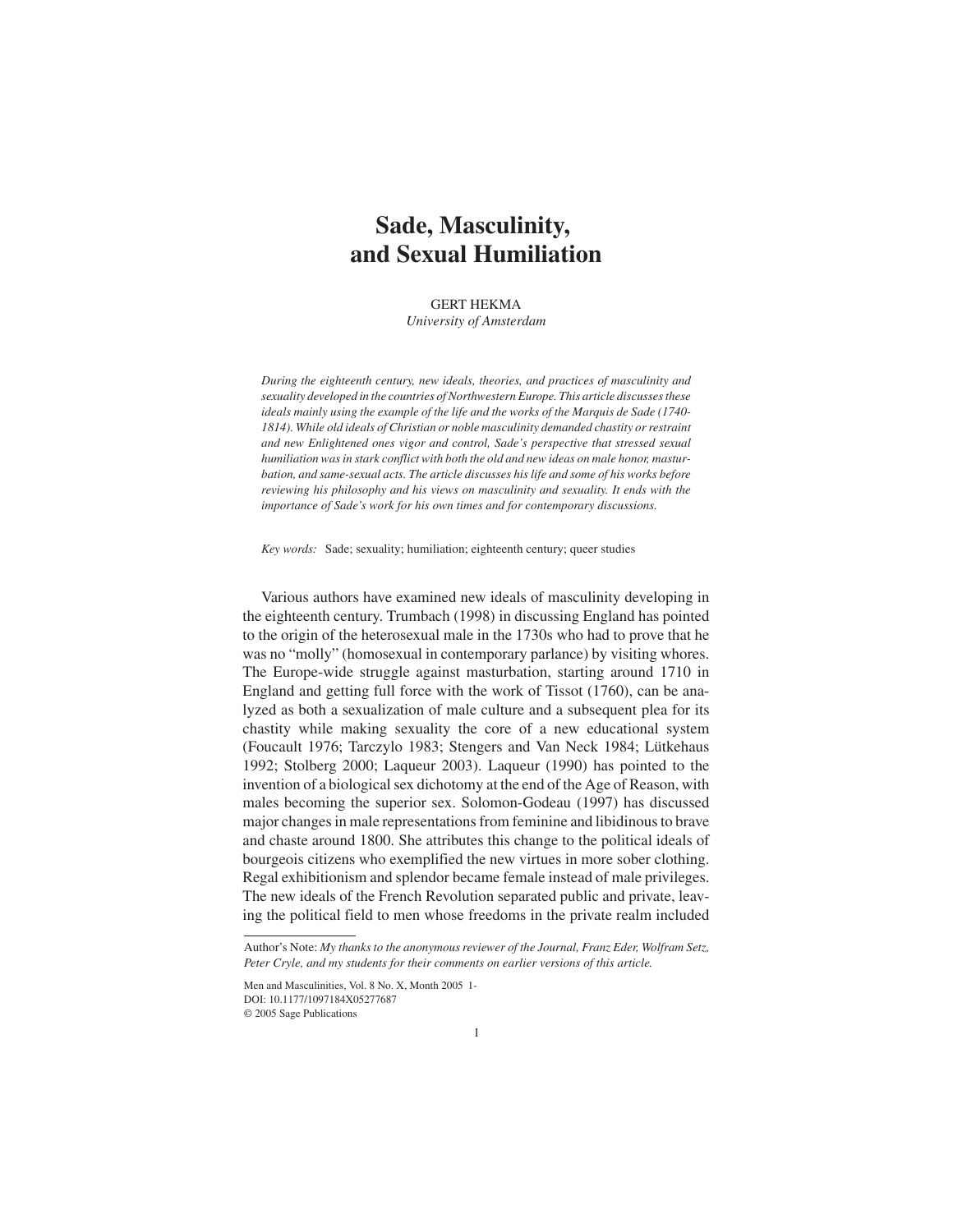the control of women and children. Mosse (1985) has indicated the impetus both the studies of Johann Joachim Winckelmann on ancient Greek art and the Wars of Liberations against Napoleon's armies gave to the development of nascent ideals of muscular masculinity.

The new masculine ideals were quite ambiguous. While the English males Trumbach discusses were obliged to prove their heterosexuality, the male friendships in England and Germany of the late eighteenth century that Mosse discusses were highly homoerotic. The double bind of the obligation of sexual chastity as well as of showing off heterosexual exploits must have been difficult for men. These ambivalences have of course produced feelings of guilt that kept the masters of the world themselves under control. The proscription of onanism will not have contributed to a decline in self-stimulation, as boys always got more chances to masturbate, but to a rise in their feelings of shame. Processes of male individualization were at the same time processes of onanization. While self-stimulation as solitary vice (male hand on penis) can be seen as a homosexual act, mutual masturbation between males is this for sure, endangering the self-evident straight masculinity of young men.

The homoeroticism of public life, including education, politics, and the military, has largely contributed to same-sexual emotions, relations, and acts. But the men involved in such relationships received the social message that homoeroticism should not lead to homosexual behavior. As sodomy, such acts were prosecuted as capital crimes nearly all over Europe during the eighteenth century. In much literature of the time, the borderline of passionate friendship and its physical expressions was discussed. The German philosopher Johann Georg Hamann (1759; he lived from 1730 to 1788) posed the question, during the so-called Socratic wars, of whether Socrates was a pederast. His conclusion was that it was better for Christianity to overlook this vice in the revered philosopher. Hamann continued: "One cannot experience a vital friendship without sensuality, and perhaps a metaphysical love sins more grossly against the fluids of the nerves than does a bestial love against flesh and blood" ["Man kann keine lebhafte Freundschaft ohne Sinnlichkeit fühlen, und eine metaphysische Liebe sündigt veilleicht gröber am Nervensaft als eine thierische an Fleisch und Blut."] (Hekma 1989; Derks 1990, 69-70). Ambivalence indeed ruled, but Hamann expressed remarkably more trust in physical than in metaphysical love among men and did not separate body and soul. This position was quite uncommon for his times.

# **SADE'S LIFE AND WORK**

It is interesting to read the work of Marquis Donatien Alphonse François de Sade against this background of changes in masculinity and sexuality because he gives a completely different view on male honor and desire than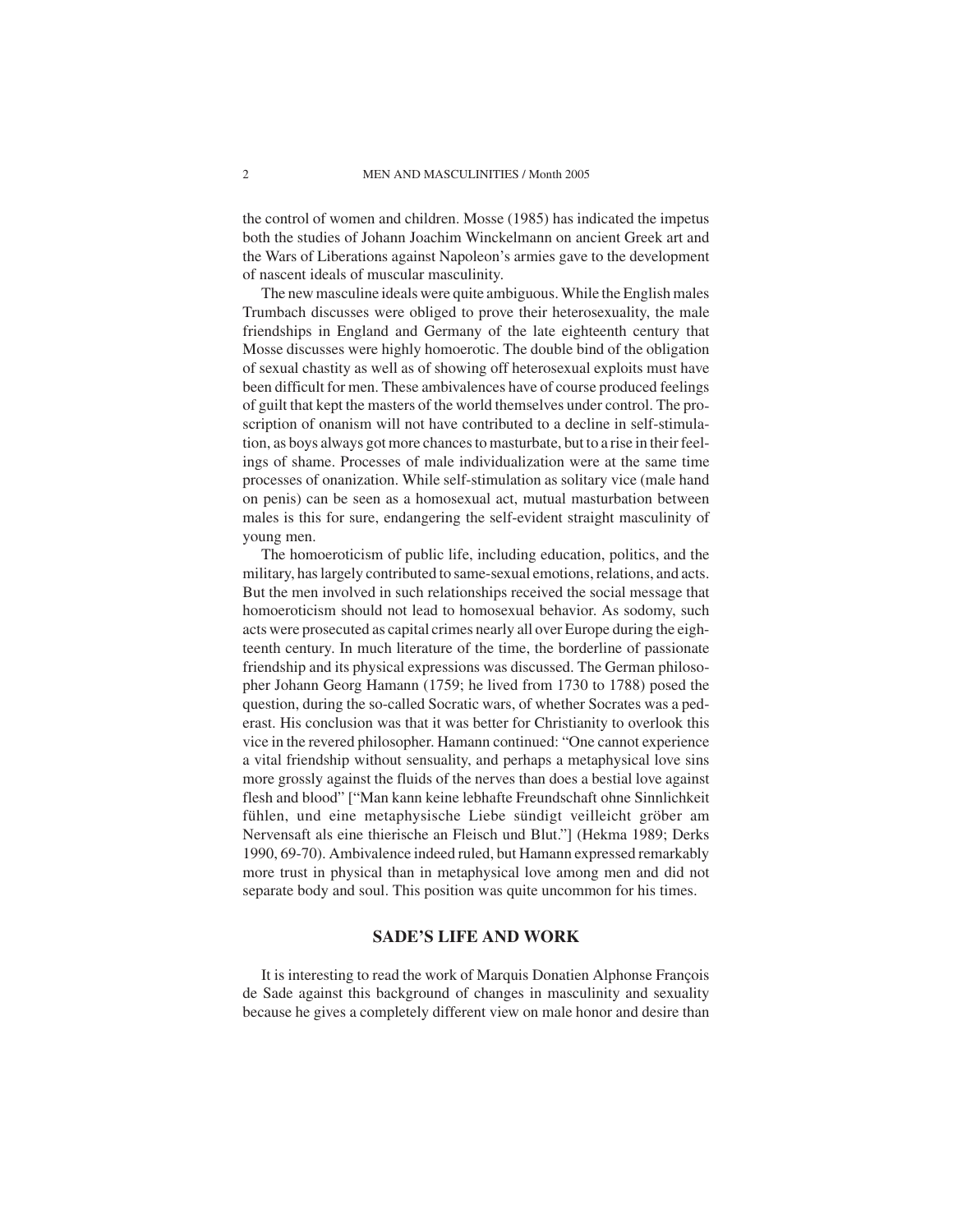most other authors. Both his work and his life have become over the last two centuries the epitome of perversion and sexual abuse, and Richard von Krafft-Ebing used his name for a sexual perversion. But the common opinion that Sade was a sadist is mistaken. He was more on the masochist side. The desires of Sade, as they appear both in his work and his life, were to be whipped and sodomized. If his wishes were denied, he could become cruel. In the flow of sexual activities, he as well as the characters of his novels would subsequently move on to other pleasures. But his starting points were humiliation and passive sodomy—which he transformed into the most interesting and radical theory of masculine sexuality in modern times.

Sade had no qualms about same-sexual pleasures and described them lasciviously. He went even much further than the homosexual rights movement that started a century later and that denied the importance of anal sex in homosexual relations, as did Ulrichs (Kennedy 2001, 127; Raffolovich 1896) and the first confessing Dutch homosexual (see *Geneeskundige Courant*, April 8, 1883). For Sade, sodomy was to the contrary central to his practices and theories. Both he himself and the libertines of his novels gained their main pleasures from passive and active sodomy.

His straight marriage was an arrangement of convenience between the rich family of recent nobility of his wife and his own impoverished family of old heritage and great distinction. The continuous devotion of his wife to the charming but irate Marquis during the many years of his imprisonment, against the sentiments of her own mother, was a sure sign of a largely unrequited love. The letters they exchanged are a touching, well-written testimony of their devotion. But love and sex were different practices for Sade, and although Sade's wife was perhaps an accomplice in his sexual endeavors, she was certainly not its object.

Sade's life and work has been the subject of numerous biographies (Lever 1991; Bongie 1998; Gray 1998; Schaeffer 1998) and studies (LeBrun 1986). On several occasions, the libertine Marquis was involved in sexual scandals. The two first Parisian cases involved a prostitute who was beaten and had to perform blasphemy under pressure from Sade after she had refused to whip and abuse him. The setup is typical for the desires of the Marquis. He only abused the women after they refused to revile him and to insult God. He became a sadist when his submissive propositions were refused. The most interesting scandal was the 1772 affair in Marseilles where Sade organized an orgy with some prostitutes and his servant. Being whipped and sodomized by his servant in the presence of the whores offered Sade major stimulation. The whores however filed a complaint because they thought the aphrodisiacs he had offered them were venomous. Sade and his servant received the death penalty for sodomy and poisoning, but because they had fled, only their portraits were burned. Sade's sentence was later commuted, but then he was imprisoned on his family's request for an indeterminate period with a "lettre de cachet." Sade entered the Vincennes and Bastille prisons, leaving just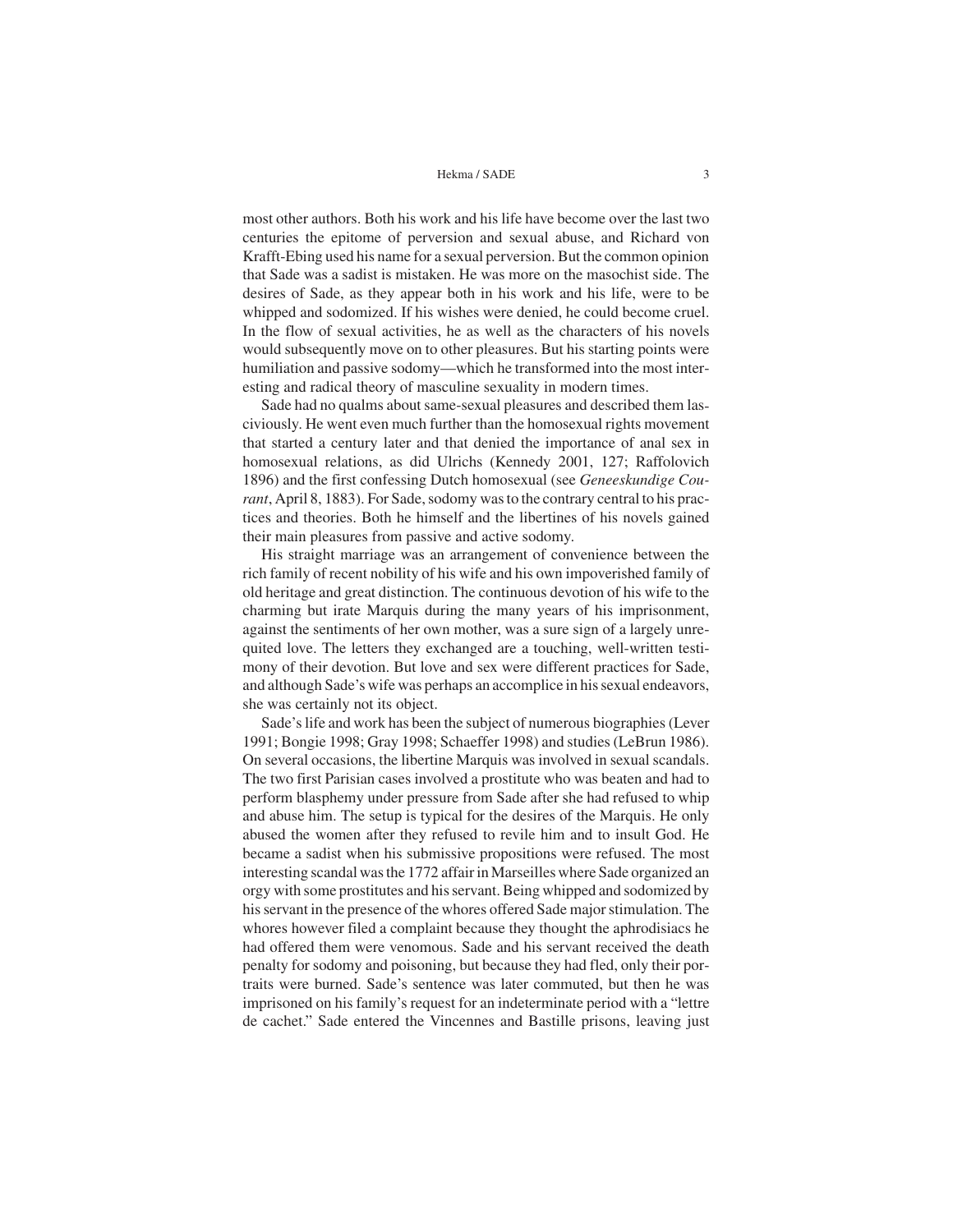before the latter was destroyed by the Parisian population on the 14th of July 1789. In these prisons, he wrote some of his major works including *Les cent vingt journées de Sodome*. These works confirm Sade's major sexual interests, already known from the scandals, but pressed to their extremes.

Sade had, in modern terms, masochist and homosexual but also masturbatory interests. Seeing the abomination that self-stimulation had become, it is interesting to read Sade's prison letters. His wife sent him on request specifically produced dildos that he used regularly to sodomize himself during his solitary pleasures. The stories in *Les cent vingt journées de Sodome* indicate the flow of desires but they can be also read as a progression of fantasies used for masturbatory practices. In Sade, there is no shame or anxiety involved in self-stimulation. The lack of scenes of masturbation in his works may be attributed to the circumstance that most solitary acts make use of fantasies that include partners, surely when they are put into text. Sade's interests in sodomy, pederasty, and onanism, and in violence directed against the self, evidently invert nascent ideals of masculine sexuality.

Sade's writing is part and parcel of the philosophies of the Enlightenment. Its sexual excesses bring to an extreme what many libertine novels had exposed before him. They also included this mixture of moral philosophies, political essays, and sex scenes which are so typical of Sade's work (Kraakman 1999). His philosophy builds on the work of the main exponents of the French and British Enlightenment such as Voltaire, LaMettrie, Rousseau, Diderot, Condorcet, d'Holbach, Helvetius, and Hobbes (see Delon 1972; Deprun 1977; Camus and Roger 1983; Michael 1986). Sade has literal quotes from these authors in his works, and often he parodies their opinions, especially those of Rousseau. He is well-read in ancient literature where principles of pleasure are lent from Lucretius. The murderous violence and sexual transgressions of his work are inspired by his reading of archival material and historical works on Roman emperors and European monarchs which he used in several of his novels and stories. The brutality of his times and of his own fate—sentenced to death for what today would not be considered a crime—made him very much aware of cruelty as a basic principle of human relations and of the state in particular.

## *Two Novels*

In this article, I will discuss two of Sade's novels *La Philosophie dans le Boudoir*(London 1795) and *Les 120 journées de Sodome ou l'école du libertinage* (written in the Bastille before July 1789; first completely published in Paris 1931–5). These novels are most explicit on his sexual philosophy. The first book offers a short and not too brutal entry to Sade's work. In the boudoir of Madame de Saint-Ange, the libertines, le Chevalier de Mirvel, her brother, and Dolmancé, introduce Eugénie, the beloved of Madame, into a life of lust.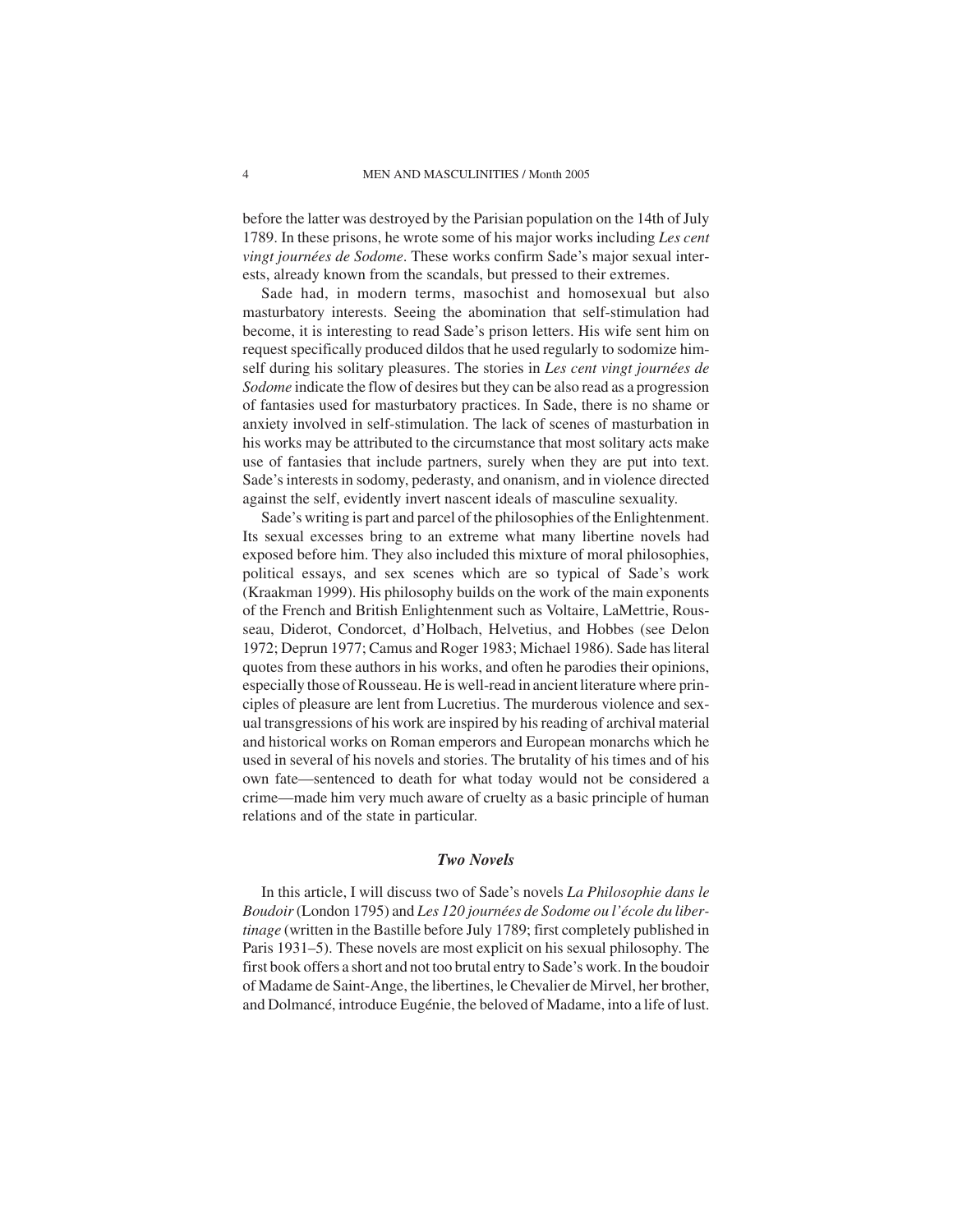The initiation is a mixture of libertine discourses and sexual practices. Halfway, a servant of madame is summoned in because of the size of his genital, and at the end the mother of Eugénie enters. She tries to take her daughter home, but instead becomes the victim of libertine lusts.

The boudoir of the title is incorrectly translated into English as bedroom, but a boudoir is a space between bedroom and street, between public and private where the owner of the house receives his guests. For Sade, sexual pleasure is not a private but a semipublic affair. The separation of state and citizen that came with the French revolution meant privatization of sexual desire and criminalization of "public indecencies." Different from this dichotomy of private and public, Sade picks up with his boudoirs and orgies in castles and bordellos—middle terrain between the two sides of the dichotomy. For him, sexual privacy has less attraction than a game of exhibitionism and voyeurism. Sade may have been critical of the Ancien Régime, but he fit perfectly in its royal culture of spectacular and public splendor. All the while, he opposed in his work enlightened ideas on state and sexual privacy.

The play with looking and being looked at is also a regular theme in *Les cent vingt journées de Sodome*. This novel tells the story of an orgy of four libertines who take a winter retreat in the Castle of Silling in the Black Forest that not even birds are able to enter during the orgies. One of them, the duke, gives before the orgies start a lecture to the victims that includes a selfdescription of the libertines: "Beings of a profound and recognized criminality, who have no god but their lubricity, no laws but their depravity, no care but for their debauch, godless, unprincipled, unbelieving profligates, of whom the least criminal is soiled by more infamies than you could number . . . . " (Sade 1967, 251).

The group of people that is dragged off to this hidden prison consists of the four wives of the libertines and eight boys and eight girls of the greatest beauty around age 15 who have been chosen out of a much larger group. Not against their will have come eight male fuckers around age 25 whose main quality consists in the size of their cocks and four madames who come from the world of bordellos and whose main task it is to tell sexy stories. Four other women embody depravity with their old, diseased, and ugly carcasses. Monstrosity inspires even more lust in Sade's libertines than beauty. The last group consists of six women who do the cooking of the most delicious dishes and serve the drinks. The dinners are copious, the drinks so abundant that nobody has to go to bed sober. The novel discusses in detail the first month with stories of shit and sex while the stories of anal sex, cruelty, and murder for the three following months are only handed down in stenographic notes. The well-written stories of the madames are followed by rather crude descriptions of the sex acts that the stories have inspired. At the end, only 16 of the 46 persons who came to the castle will leave the fortress alive.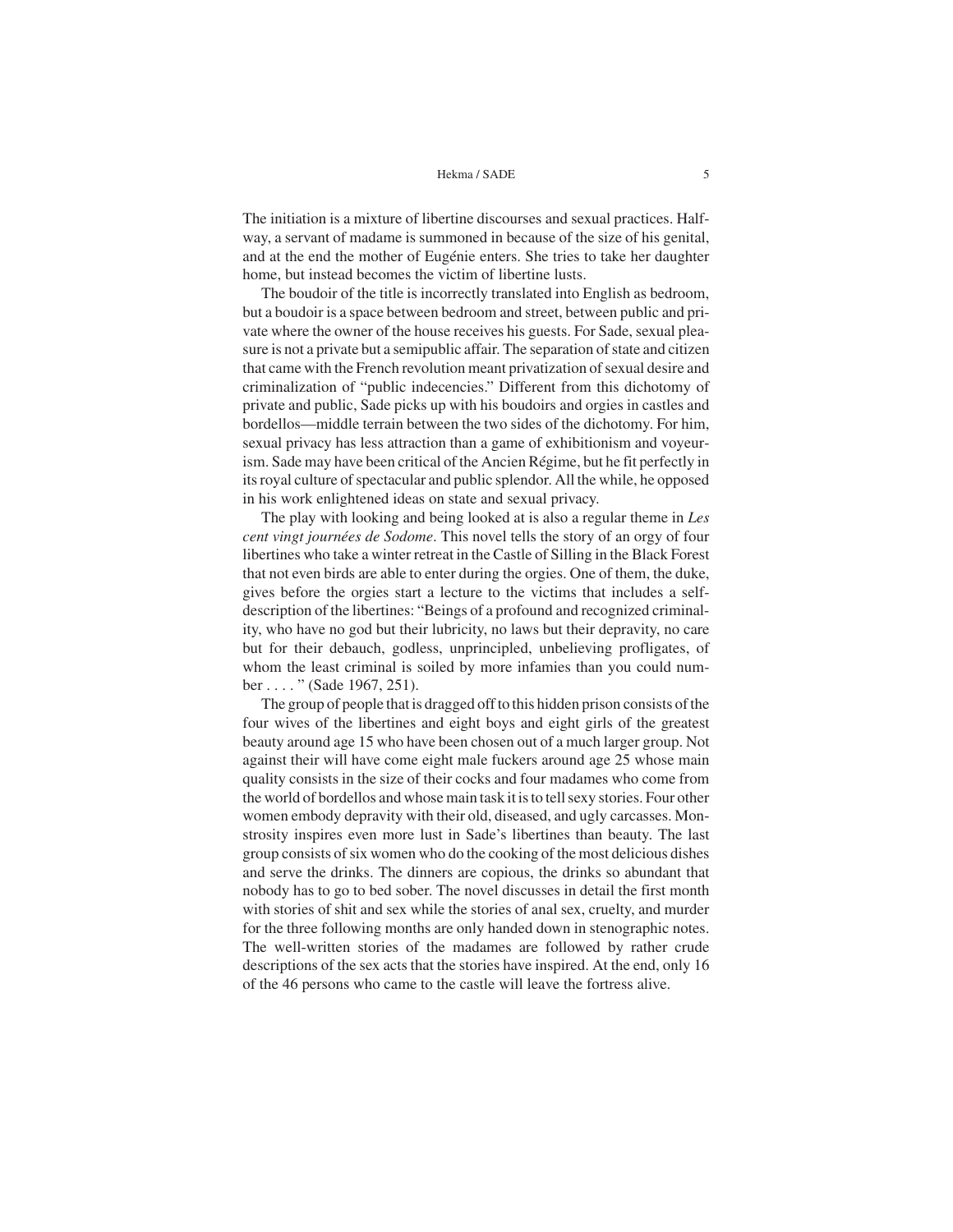## *Beyond Good and Evil*

Sade's work was in many ways typical of the pornography that was produced during the Enlightenment, being a collation of sexual tales, philosophy, and political criticism in a literary and humorous style. It is outstanding in its field because of the quality of its style and the extremities of its philosophy and sexual games. Because of its distinction, it entered recently the heaven of French literature, the Pléiade. It is also a work difficult to deal with because it blurs the boundaries between treatise and novel. Sade's oeuvre is often read as an exposition of his ideas, but because of its literary form, he created a distance between content and author. He even refused to acknowledge the authorship of many of his works for the obvious reason that his work was considered obscene and as such subject to criminal prosecutions. One of the main pamphlets he wrote, "Français, encore un effort si vous voulez être républicains," is embedded in his *La philosophie dans le boudoir*. It is a text that the main libertine of the novel, the passive sodomite Dolmancé, the person who looks most like Sade himself, has bought on the streets of Paris just before the orgy in the boudoir takes place. So, Sade distances himself five times from this text in a text that is an anonymous product of the revolution, brought in by this sodomite, and read by one of the other libertines in a novel of which Sade denied the authorship.

This little essay has often been read as a synopsis of the philosophy of Sade as exposed in his novels. The main argument is quite straightforward. The text proposes to form free citizens while opposing the twin oppressions of royal serfdom and religious superstition. The state should not block the natural lusts of man, which include incest, rape, whoring, sodomy, pederasty, and murder. The last thing the state should do would be to punish such pleasures with the death penalty (that Sade faced twice). Lust murder was more acceptable to Sade than capital punishment. He was not a male chauvinist who saw prostitution as work by women for men, but he included all forms of prostitution, of men for men and women and also of women for women. He was in favor, one could summarize, of a general circulation of bodies. A major criticism that could be directed against his libertarian message is Sade's assumption that he as a nobleman of some fortune will pull the strings of the sex games. His sexual utopia has a tyrannical side.

Christianity had made a distinction between good and bad, while Sade clarifies in many of his works that it is better to spit on God and derive lust from blasphemy. Man should go beyond good and evil, and enjoy evil as well as good, beauty as well as ugliness and filth. The persons, regrettably mainly women, who have succumbed to catholic doctrines of charity and desire for the just, will suffer because evil is as much of part of life as good. It is better to enjoy both pleasure and pain, because a one-sided belief in the just will make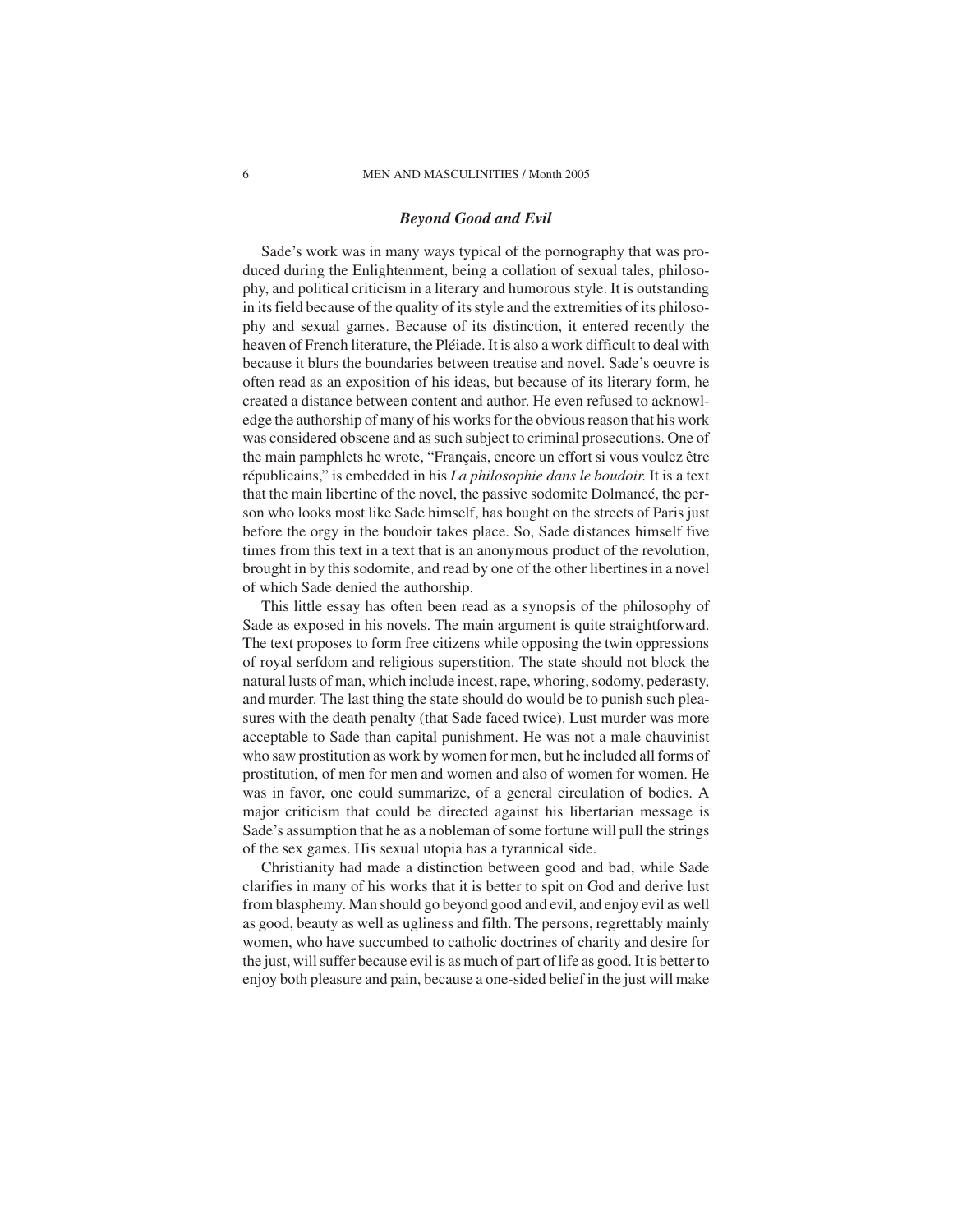the believer suffer from evil. Life is not good or evil, not Eros or Thanatos, but both together. Lust murder is one of the ways to enjoy violence in pleasure. Murder is the destiny of people who remain attached to Christian ideals. As Dolmancé says, "wolves don't eat each other." The effort for republicans is apparently to become wolves. The debauchee will incite his partners in crime to many evil acts, but do them no harm. Also in this respect, Sade is not consistent in his work.

## *Sadian Inversions*

The philosophy espoused by Sade in his novels is often an inversion of ideas that became popular with the Enlightenment. Sade's work can in many parts be read as a critique, parody, or negation of the work of Jean-Jacques Rousseau and other philosophers of his time. Of course, some others offered him more positive inspiration. While society moved towards heterosexual ideals and started to propagate reproduction as a demographic device, Sade stressed the self-evident pleasures of sodomy. Most of his libertines prefer the arses of young males above those of women, and like to be fucked themselves along that canal. In *La philosophie dans le boudoir*, not only horror is expressed at coital sex, but also the main "good" character, a mother and wife, has her cunt sewn shut after she has been infected with a venereal disease. In a sense, she has become again a virgin and as such one of the few coital objects of desire, next to pregnant women. The only reason why Sade's libertines support marriage and reproduction is to be able to commit incest and adultery and to blur family relations. For some of them it is a dazzling experience to fuck someone who is the offspring of incestuous relations with mother, wife, sister and daughter at the same time.

At a time that heterosexuality inside marriage was coded as natural, Sade expressed in *La philosophie dans le boudoir* that incest, prostitution, sodomy, pederasty, and violence are natural expressions of desire. His novels can be read as the most elaborate catalogue of sexual perversion ever written. His gender position is well defined. Although most of his leading libertines are men, women who have learned to enjoy the pleasures of evil and the pains of justice have an equal footing with men. Most women have however fallen prey to the doctrines of the church and thus become easy victims for libertines. While Malthus was proposing his theory of scarcity (Laqueur 1992), Sade believed in the abundance of nature. In stark contrast with the antimasturbation theory of Tissot and others who stressed the necessity to spare sperm for procreation, Sade indicated its abundance and suggested that spoiling it without an aim like reproduction made its expenditure all the more exciting. Spoiling sperm posed no problem at all as it is produced in endless quantities by the male body.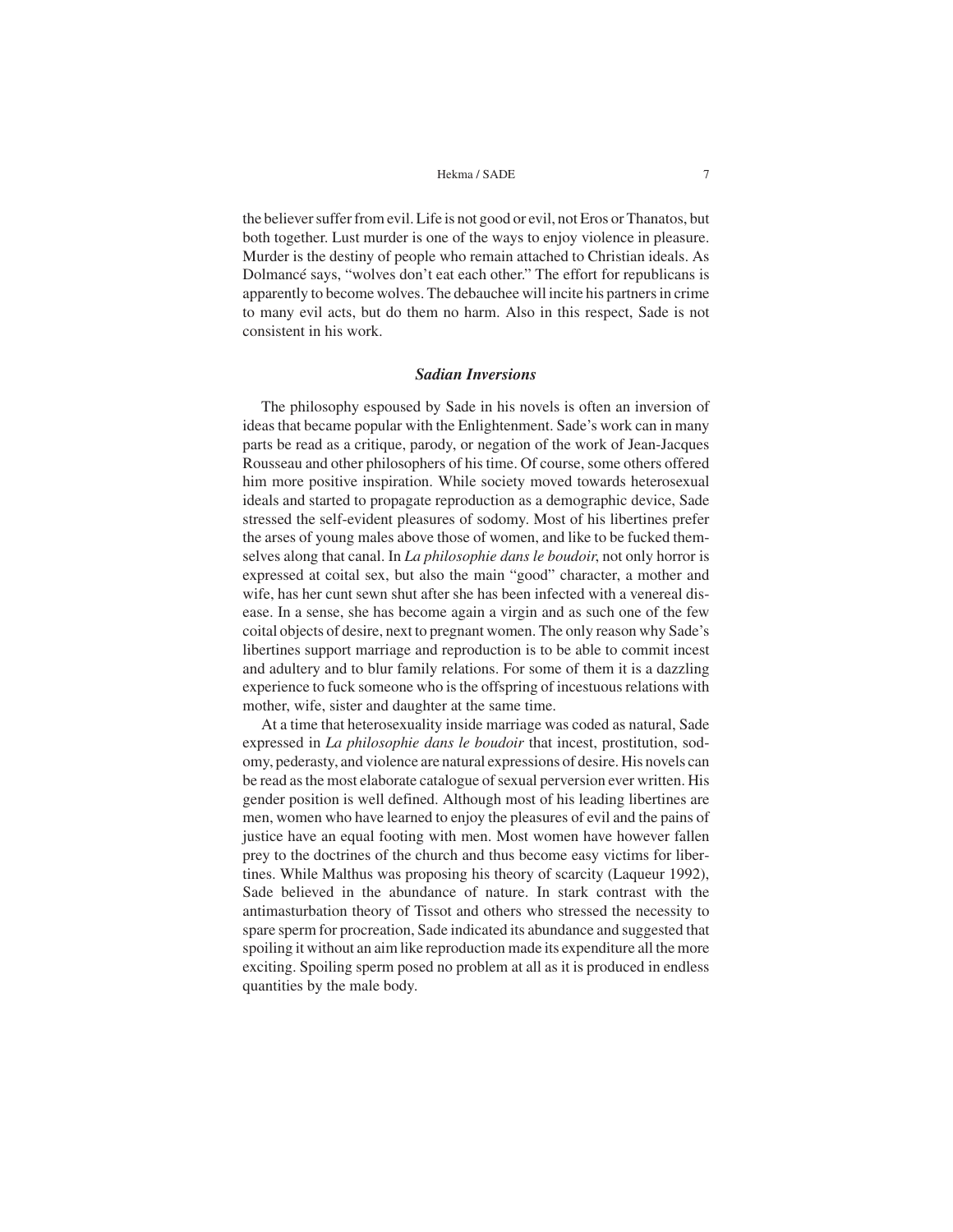# **MASCULINITY**

Perhaps we could deduce the ideals of masculinity in the late eighteenth century by the way Sade discusses them. His work is so revealing because he brings to the surface what in most material of his days is kept secret or is not discussed. Of course, his persuasions are usually the opposite of general opinion. In the opening scenes of *La philosophie dans le boudoir*, the straight and well-hung knight of Mirvel discusses his sexual exploits with the queen Dolmancé. He says he is only available for such bizarre inclinations if a charming person insists on it. The last thing he would do is to show attitude or to beat up the person who suggests such relations as other antisodomitical males apparently do: "I've none of that ludicrous arrogance which makes our young upstarts believe that it's by cuts with your walking stick you respond to such propositions" (Sade 1965, 188). This kind of inclination is in nature, and why should the person thus afflicted not act upon his desires. For Mirvel, such proposals are a compliment, and he has no intention to refuse them or to harass the concerned person. He not only fucks Dolmancé, but afterwards returns the pleasure. Sodomite Dolmancé had been very excited and asked Mirvel: "deign, O my love, deign to serve me as a woman after having been my lover, and enable me to say that in your divine arms I have tasted all the delights of the fancy I cherish supremely" (Ibid, 190). Thus happens while Mirvel at the same time sodomizes another male present at this scene. In his acts, the straight Mirvel shows that he does not doubt his masculinity or heterosexual preferences by having sex with men not only in the active, penetrating position but also as passive and penetrated. He is simply not interested in proving his masculinity or heterosexuality; he is interested in sexual pleasures whatever those may be.

In Sade's work, there is always a strict division of male and female roles with which he confirms apparently the sex dichotomy that developed, according to Laqueur, in the eighteenth century. But Sade is a master of inversion and all his male libertines like Le Chevalier prefer at times the so-called female roles. The four main protagonists of *Les cent vingt journées de Sodome* have, like Dolmancé, a strong propensity for sodomy, particularly in its passive form. One libertine still fucks from the front, but he does so because his enormous dick makes the practice for the concerned women an act of violence. Another of the men has a predilection for oral sex while the bishop who has the strongest inclination for males, abhors cunts, and can not get a hard-on for half a year after he has seen one. They are all of the opinion that boys look best when they are adorned with female attributes, and girls when they resemble most closely men.

In *Les cent vingt journées de Sodome*, the libertines have married wives who are the daughters of their partners in crime and who have been raped by their fathers. The bishop marries the daughter of his brother who is a result of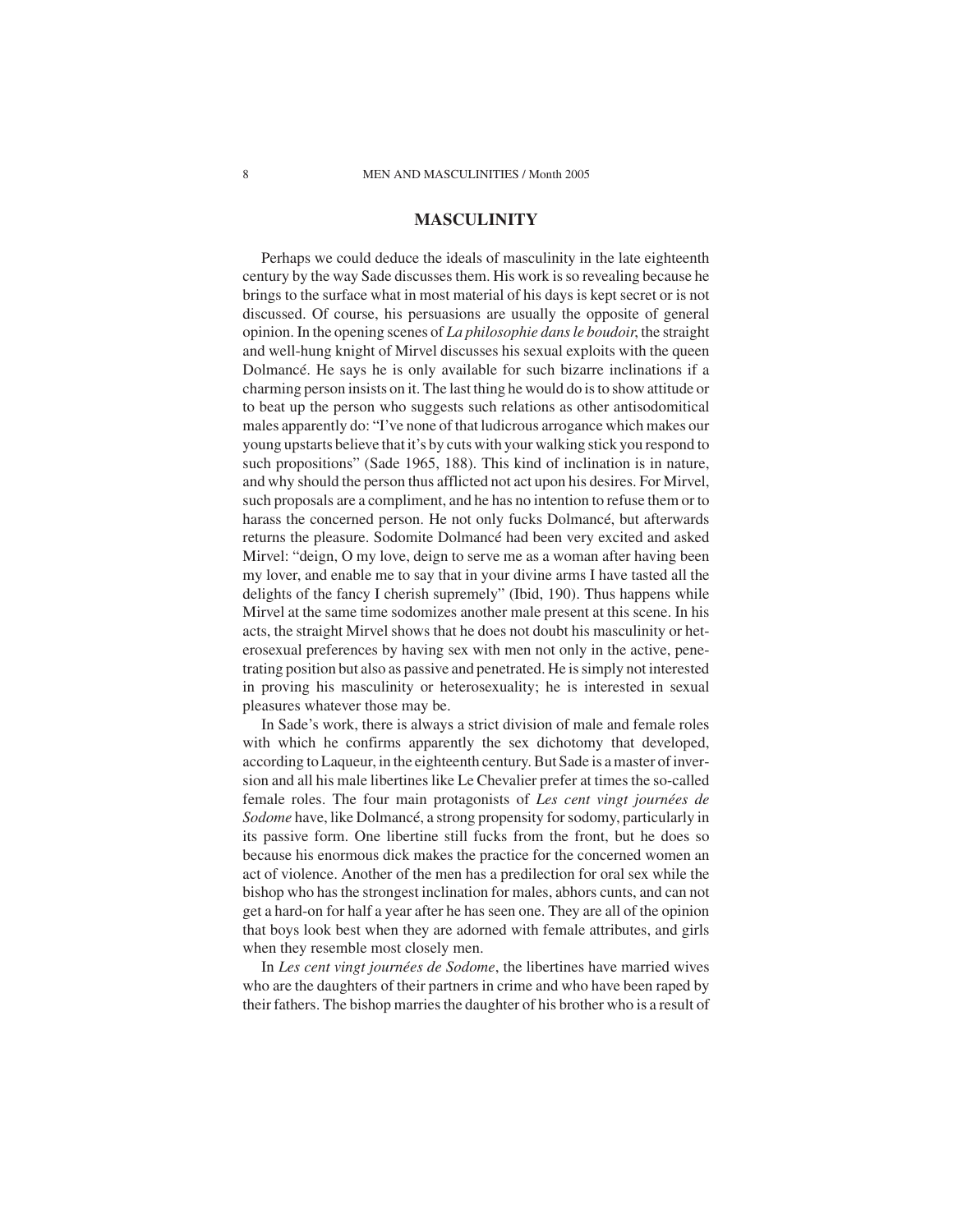his own sperm—the only time he ever fucked coitally. In the end, the women are the wives of all men making it possible for their husbands to combine several crimes simultaneously like rape, sodomy, incest, and adultery. The wives, who have to be obedient to their husbands according to ecclesiastic law, are treated as the lowest servants and face the worst destiny in the orgies in the castle of Silling. Here, the laws of marriage are not inverted, but driven to their extreme logic: if women have to be submissive to their husbands, those can exploit them until the utter limit which will be in this novel lust murder for three of them.

The libertines are not only married to their wives but are at the same time the husbands of four of the kidnapped beautiful boys. Four of the so-called fuckers become again the husbands of the libertines who function as their wives. The example of the Roman emperors Nero and Heliogabal is followed but broadened by Sade's libertines. They marry as males each other's daughters and moreover young boys while they marry as wives the well-endowed young men. They enter a triple instead of a double marriage. The eight kidnapped young girls are left out of this arrangement. They are obliged to marry the remaining four young boys for the amusement of their masters. The libertines are rude and cruel to their wives, more so for the women than for the boys, but submissive, sluttish, and shameless facing the fuckers whose wives they are.

The libertines take their shamelessness a step further, as Durcet acknowledges: "Nothing more logical than to adore degradation and to reap delight from scorn. He who ardently loves the things which dishonor, finds pleasure in being dishonored and must necessarily stiffen when told that he is" (Sade 1967, 495). The libertines not only love to be fucked in their asses, but their humiliation implies other acts. Being beaten is a major pastime in most of Sade's work, while lust for shit is the main topic of the first month in the castle of Silling. Piss sex, eating shit, licking filthy assholes are discussed in all their variations.

The enjoyments of sodomy, shit, and scourging are usually considered to be humiliations for male persons and to threaten their masculinity. In Sade, the reverse is true. Access to sexual pleasure is offered by such disgraces. His interest in debasement goes so far that he prefers for the wildest orgies ugly female carcasses lost in misery above the beauty of young boys whose innocence awakens more anger than lust on the pivotal moment: "is it not true that it is always the crapulous individual who best executes the infamous deed?" (Ibid, 516) In a clear reference to his own life, Sade has Curval tell the story of his penalty: "Everyone knows the story of the brave Marquis de S\*\*\* who, when informed of the magistrates' decision to burn him in effigie [his image], pulled his prick from his breeches and exclaimed: 'God be fucked, it has taken years to do it, but it's achieved at last; covered with opprobrium and infamy, am I? Oh, leave me, leave me, for I've got absolutely to discharge;'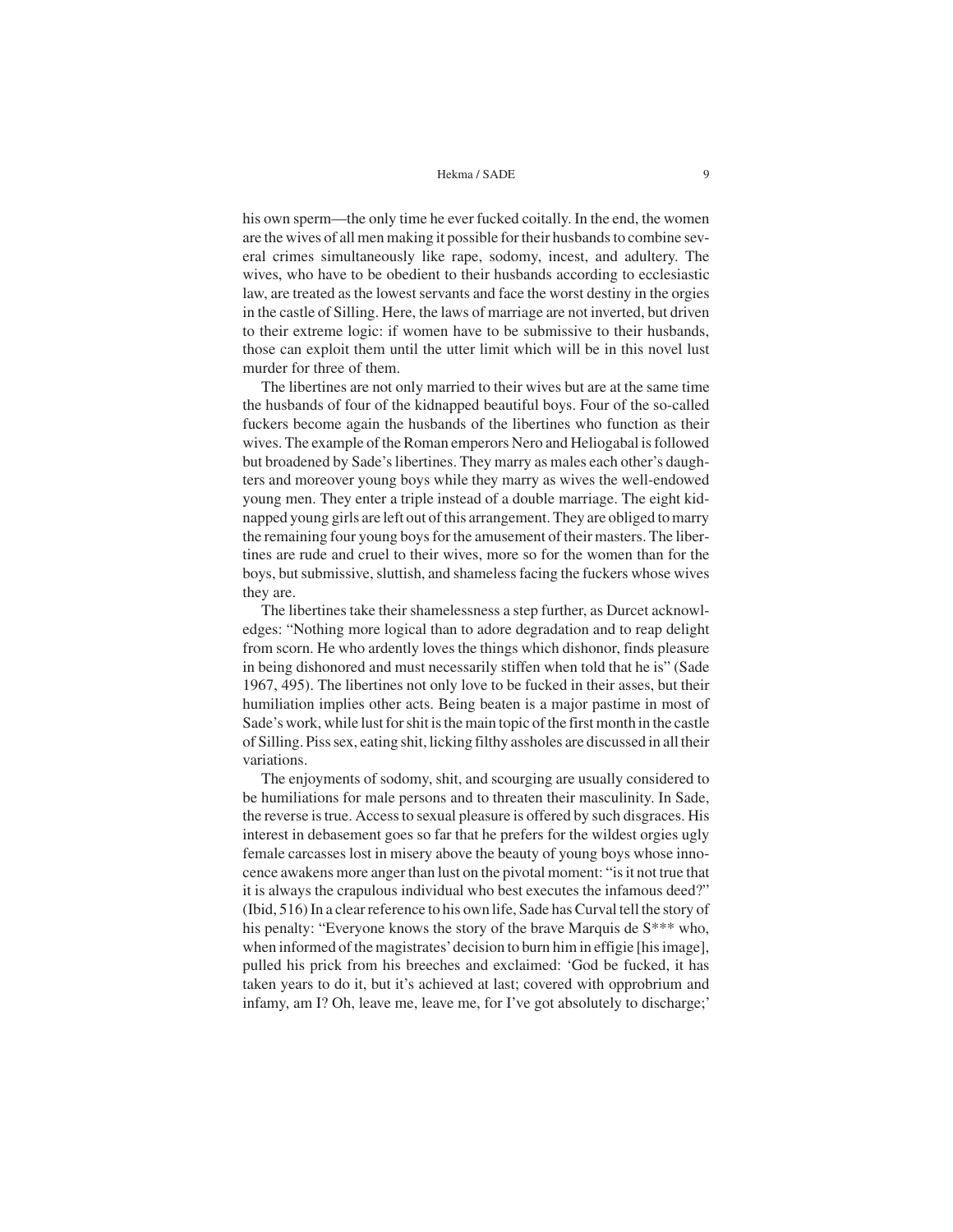and he did so in less time than it takes to tell" (Ibid, 495). The idea of the utter debasement of being executed brings the horniest ejaculation.

The people, who believe in Christian morality and do not know sexual pleasure, need some force to get beyond norms of honor and morality. This is precisely a scheme that again and again returns both in the life and work of Sade. Some people refuse and resist sexual pleasure because they are victims of systems of morality. Women and priests are often faithful to catholic doctrines and reject what they consider to be evil. Most men at the other hand are entrapped in ideas of masculine honor and unmasculine shame. For Sade, women have to stop being puritanical Christians and men trying to keep their honor. Only the loss of Christian morality and male honor offers a chance of pleasure. Only beyond honor and religion can lust be found in shamelessness and unmasculinity. Those who believe in the good and the just will perish because of the realities of evil.

In *La philosophie dans le boudoir*, Eugénie starts off as an innocent girl who knows the religious doctrines her mother has poisoned her with. Madame de Saint-Ange falls in love with the girl and asks her brother Mirvel and Dolmancé to introduce her fresh lesbian lover into the pleasures of libertinism. In one day, she will be deflowered from front and back, have endured with some pain the enormous cocks of Mirvel and the servant of Madame, while all fuck from behind, the women using a dildo. The higher techniques of jerking, rubbing, and sucking are taught. The whip is not spared on any ass. In this one day Eugénie proffers to be a very good pupil who starts off with innocent questions but knows after an exposé by Dolmancé that the answers most often will be the opposite of what she learned from her catholic mother. The expected male respect for the girl's virginity is inverted and the girl very much enjoys the loss of it. The pamphlet "Français, encore un effort" is the pinnacle of the verbal instruction. The sexual zenith is with her mother who comes to pick up Eugénie at the end of the day. She will be raped, infected with venereal disease and have her cunt and ass stitched closed, this last act performed by her own flesh and blood. There are no regrets for blood bonds in Sade, to the contrary. It seems as if in Sade's novels, women have to learn from others the pleasures of libertinism while men need less education. What men have to learn are the varieties of eroticism and the hedonist philosophies that stimulate desire. From the beginning, they are more sexual than women. Here, Sade reproduces social prejudice instead of subverting it. This begs the question why libertinism has not already since long taken over the world. But Sade gives a utopian vision of libertinism and cares little for sustained historic arguments.

Sade ridiculed ideals of masculinity. When he comes to Christian doctrines of sexuality, he gets very harsh—the more so because he was himself a victim of the consequences of catholic teaching. He was sentenced to the death penalty both during the Ancien Régime and by the Jacobins, which explains his criticism not only of catholic doctrines, but also of Enlightened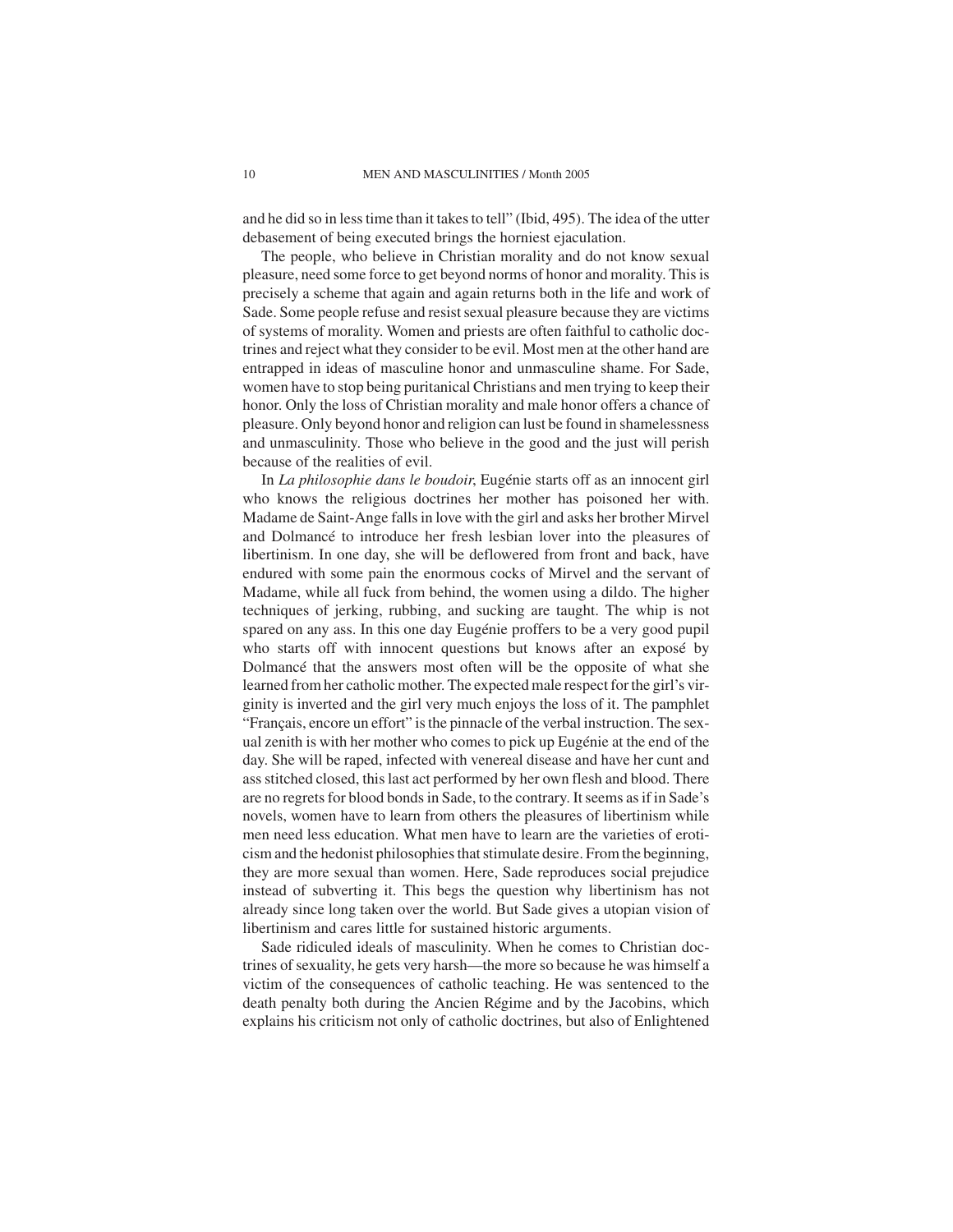philosophies. His lust ideal has removed him very far from the codes of honor of his social class. Sade was the essential outsider of the late eighteenth century. Shortly after the Jacobins sentenced Sade but just before they were to put him to death, they themselves became victims of the guillotine. Sade's destiny however remained harsh. Both under Napoleon's regime and the Restoration, he was imprisoned, now not so much any longer for what he did but for what he wrote. In the nineteenth and early twentieth century, his work would remain forbidden, at most published illegally or in expensive rare editions. Sade's perversions and his devastating irony regarding male ideals made his work impossible for a remarkably long time.

# **THE IMPORTANCE OF SADE'S WORK IN HIS TIMES**

Sade made fun of the sexual morality and the masculine ideals of his times. At the same time, he expressed in the most offensive way the libertine pleasures many men craved. He brought out into the open hidden desires of both the men who espoused old ideals of masculinity and sexuality and those who developed new ideals. As a man of high nobility and as a predecessor of modern times, he mocked both the old privileges of his class and the promised freedoms of the Enlightenment, and thus criticized both systems. He did to some extent—and described in its extremes—what would have given many men pleasure. His voice can be analyzed as a countermelody in the field of newly developing views. His libertines inverted in various ways the developing masculine and sexual ideals of his times. They do not care much about spoiling their sperm or about being humiliated, whipped, and sodomized, acts that provoked great repugnance among males who believed in their male honor and active sexual roles.

While Trumbach's straight males had to prove their masculinity by denying same-sex interests and by visiting prostitutes, Sade's libertines certainly use prostitutes, but not to prove their masculinity or the absence of same-sex inclinations. The men Trumbach describes had to deny pleasures available to them, while Sade's libertines do whatever they like. That is often less abusive than what the men did who succumbed to ideals of male honor and shame while it offered a richer practice. For Sade, being put to shame and submitted to humiliations is the way to get access to lust. Sade's work is his testimony to the ideals of freedom that the Enlightenment promised but did not bring. The liberties it promised appeared to be subjection to an intrusive and omnipotent state. Sade offered a divergent perspective on nascent masculine sexual ideals that lingered on as an undercurrent in European history (Praz, 1970). It remains a question whether the necessity of sexual humiliation for experiencing lust was an essentialist or historic strategy for Sade. Was it for all eternity the only access to sexual pleasure, or rather time-bound and proposed against a background of catholic doctrines of chastity and noble beliefs of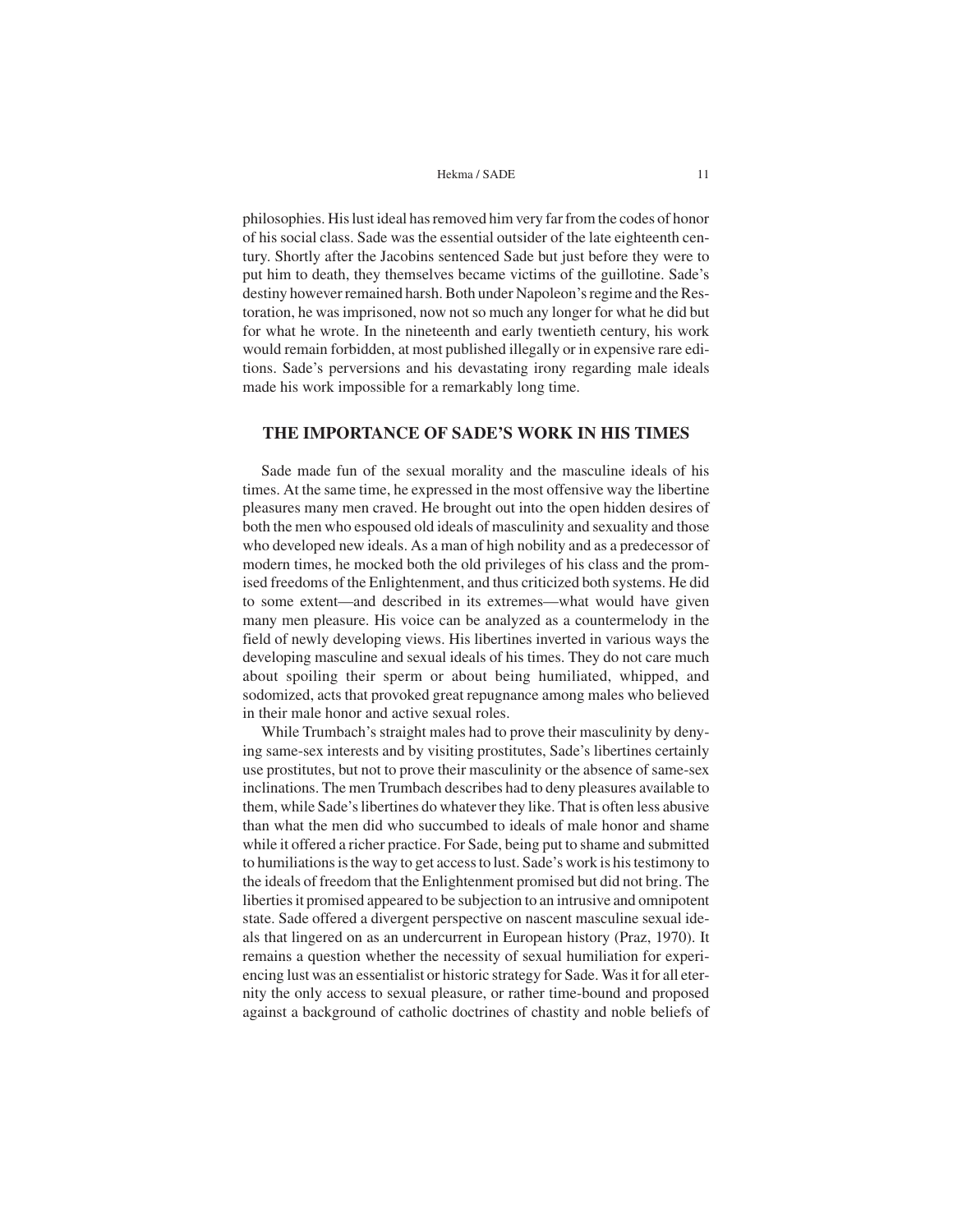male honor? I would go for the historic answer: shamelessness opens a way beyond Christian doctrines and male honor and beyond the new masculine ideals of the late eighteenth century.

Sade fits quite well in the transformation of male representations that Solomon-Godeau describes. His masculinity is still libidinous, exhibitionist, and ostentatious in the old, prebourgeois fashion of nobility. This style will be lost in the new masculine order, although revered by decadent writers of the late-nineteenth century. But while Solomon-Godeau (1997, 216) opposes the male's earlier exhibitionism with his later scoptophilia (or voyeurism, erotic pleasure in looking, in this case particularly at women), Sade already combines both. His gender performance is subversive.

It could be worthwhile to extend the gender system by a new terminology. Sade's libertines are not masculine according to the ideals of his times. As wives to their husbands-fuckers these debauchees are neither effeminate nor transgendered. They refuse both the powerless effeminacy of fops and sodomites of an older generation and the domineering heterosexual masculinity of a new generation. They themselves are not androgynous, although they love it in boys and girls. It might be helpful to describe their refusal or transgression of masculine, feminine, and androgynous roles with a terminology of unmasculinity. Men who make a choice for feminine roles may combat the sex dichotomy but remain within a gender dichotomy that unmasculine men shatter. Unmasculinity is different from effeminacy, femininity, or transgenderism in its rejection of the gender opposition. Sade also wrecks the gendered dichotomy of looking and being looked at, of exhibitionism and voyeurism. At both ends, his lechers find pleasure, which is, of course, a consequence of the multiple, passive and active, positions his orgies require. Sade is in this perspective a forerunner of dandies, queers, transgenders, and multisexuals.

# **THE IMPORTANCE OF SADE'S WORK IN OUR TIMES**

We are living in the shadow of another "sexual revolution," and again, Sade's criticism has not lost any of its urgency. Many of his points are still relevant while some others are indeed outdated. Lasting results of the "revolution" of the 1960s were a change from eternal to serial monogamy, a flood of erotic imagery in the media and some minor progress in the field of women's sexuality and gay and lesbian emancipation. Sexual cultures have however not changed fundamentally over the last four decades. We still have to deal with the social impossibility of an easygoing sexual culture, stagnation with the sex dichotomy, a continued belief in sexual privacy, and the primacy of love over sex. In most respects, Sade had already shown a different libertine Eros without sexual privacy or a tyranny of love and with gender inversions, confusions, and transgressions. The contemporary sexual ideology with its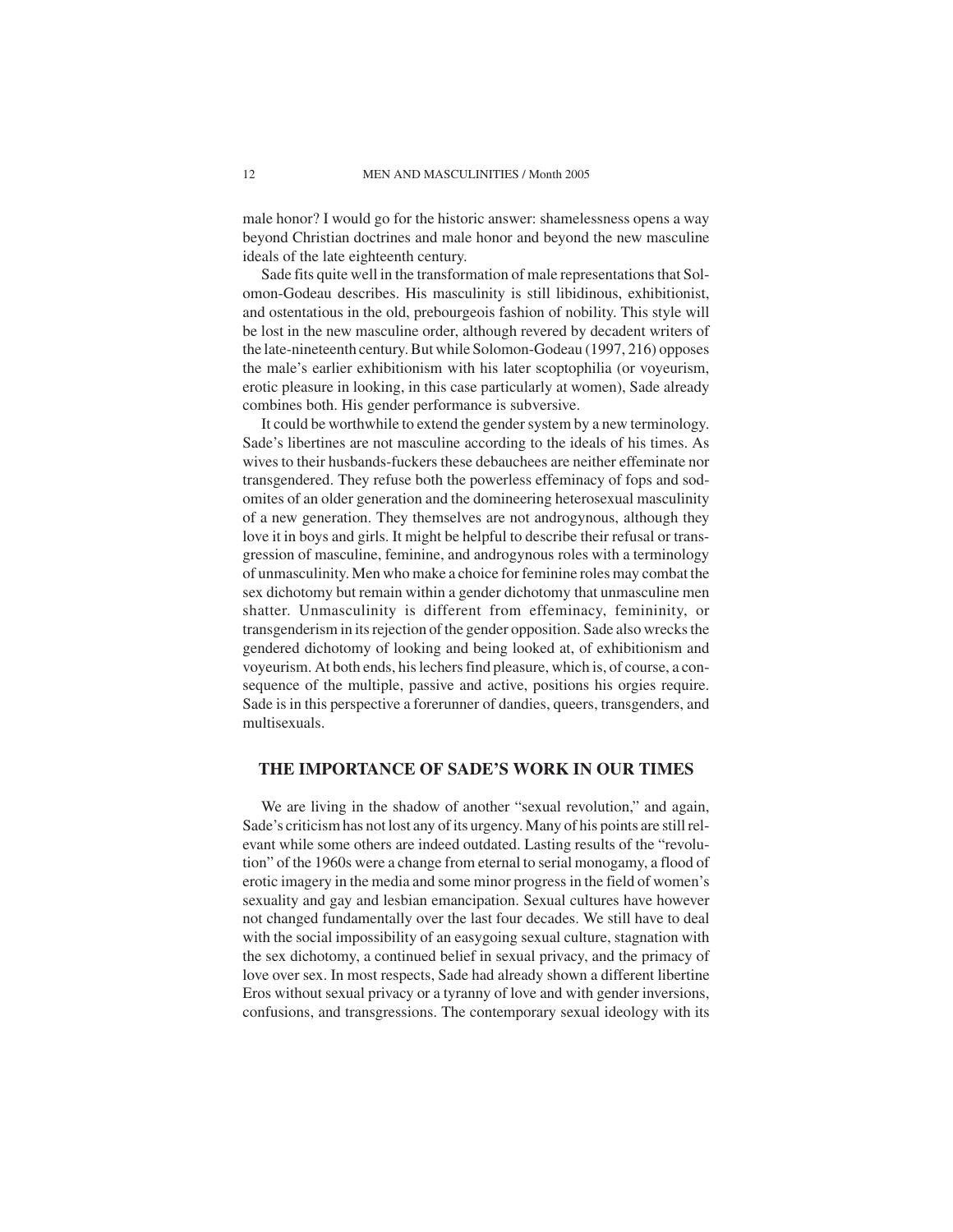sex dichotomy and beliefs of love and privacy impedes an easygoing sexual culture for obvious reasons. Sexual expressions are more than private affairs and often in direct opposition to ideals of love. Heterosexuality especially is inhibited by the sex dichotomy as is obvious through a comparison with a much more sexualized gay culture where no sex dichotomy limits a circulation of bodies for sexual pleasure (compare Schmidt 1996; Béjin 1998**[1990 IN REFS]**; Hekma 2005).

Sade's tales of initiation underline the necessity of a sexual socialization that is not based in ideas of a development from innocence to knowledge, but in a sexy discourse that helps the kids to find their own sexual ways. Innocence is not a natural but an imposed state. The blank stupidity of innocent people leads on many occasions in Sade's novels to impediments to lustful situations, and his main characters have to turn from the young and beautiful to the old and ugly to find solace for their excitements. His emphasis on violence stresses his difference from the hippies who declared, "make love, not war." After the sixties, many hopes of sexual liberation were shattered because of the unveiling of a hidden world of rape, assault, and harassment. Although Sade may have exaggerated the violence in sexuality, he nonetheless underlined pointedly the ferocity in sexual relations. Such furor is part of all social relations. Violence and conflict are not outside the field of a peaceful sexuality, but as much parts of it as of any other social phenomenon like maternal love, coupling, marriage, politics, or sports.

In one respect, Sade followed more or less the lines of Enlightened thinking. He very much believed in nature and used in accordance with his times the terminology of inborn dispositions to explain and defend his desires. His lusts are repeatedly stated to be in nature. But while most philosophers only thought heterosexual and reproductive relations to be innate, Sade included pederasty, prostitution, adultery, incest, and lust murder among the natural inclinations. He more or less asserted that all sexual variations are in nature, and that there is no reason to object to them or forbid them. For him, all human and also "inhuman" passions are innate and should be recognized in culture and society.

Masculine ideals slowly got their imprint of bourgeois citizenship in the eighteenth century, but Sade took a great distance from these ideals, as did some other dissident members of French nobility and the learned classes. The focus of Sade's criticism was the lack of hedonistic quality in these ideals. His approach to transgress honor and shame and to indulge in humiliating experiences ran and runs counter to expectations of male behavior. The development has in fact gone in the opposite direction with new ideals of sexual democracy and gender equality. While men formerly put women in submissive positions, this is no longer well received. Humiliation is refused in both genders and being a victim is not silenced any longer but spoken out loudly and publicly. Only in an s/m-underground culture, degradation is still desired—but often in its more symbolic forms. An s/m-discourse of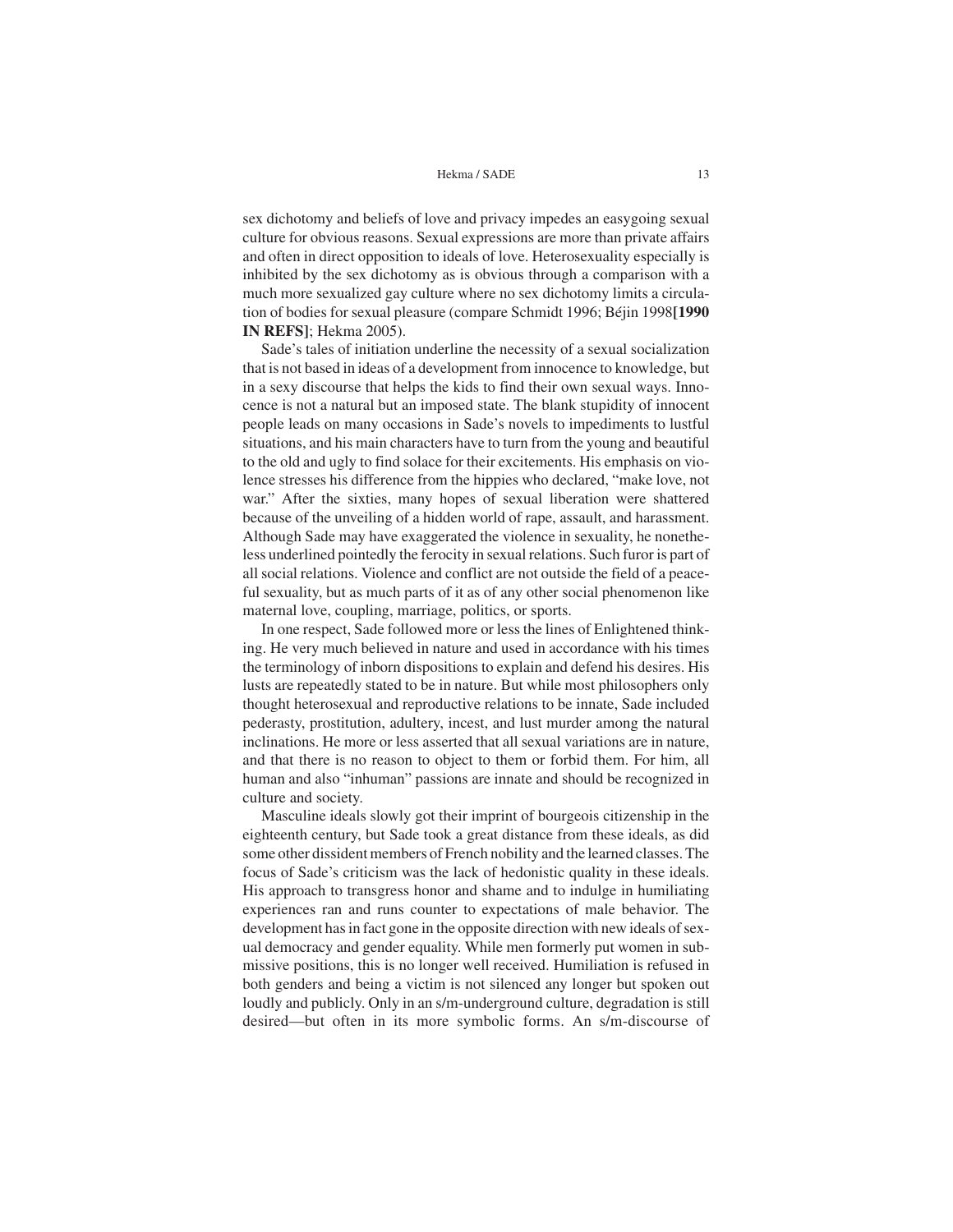consensual sex, contractual relations, code words that interrupt ongoing scenes, and situations that are dictated by the submissive is itself submitting to dominant discourses of equality and democracy (Thompson 1994; see Noyes 1998 for a history of s/m).

Humiliation, one could argue, has nowadays been made into a "culture of the victim." In the past two decades, confessing to have been a victim of sexual abuse or harassment has become widespread and well regarded (Jenkins 1998). This has led to a general feeling that sexual violence is morally wrong while definitions of abuse have been stretched far to include harassment and erotic conversations or sexual acts with younger people. Sade's approach to enjoying the pleasures of violence is now off limits. Victims of sexual violence often experience feelings of excitement during the act but are afterwards ashamed of such emotions. Disapproving attitudes towards such sexual violence create negative feelings not only regarding sexual behavior in general but also various forms of sociability. It could be worthwhile, following Sade, not only to accept the pleasures of abuse, but also to prepare children in sexual education for such contradictory sentiments that are not specific to cases of abuse but also exist in erotic situations of mutual consent. The dichotomy of villain and victim, of amoral and innocent is as unreal and ineffective as male-female or gay-straight dichotomies. We have gone very far in discourses of sexual abuse, but such negative approaches not only impede erotic pleasures, they also contribute nothing much to the prevention of future abuse. Discourses of victimization do not help victims of sexual abuse to get beyond feelings of violation or to accept pleasure beyond pain. Impediments to sexual pleasure in a sexualized culture may only force offenders to continue their crimes.

Many men seem nowadays to be on their way to giving up ideals of honor and practices of domination and have tempered these down in favor of halfbaked ideals of equality. Does this mean, to follow Sade, that lust also fades away and sex becomes boring while humiliation and submission are disappearing? There is no immediate answer to this question that Sade poses. There is in many situations nothing against democracy, as demonstrated by Sade's libertines who have equal relations among themselves. But why should we oppose bonds of inequality that for sure will not wither away, between neither old and young, rich and poor, male and female, nor the beautiful and the ugly. Equality in sexual desire is for Sade unimaginable, and therefore his libertines have to force their wishes upon their often unwilling victims. Perhaps we could say that sexual equality is only possible in societies that have straightened out difference. But, to the contrary, it might well be that democracy functions best not based on equality or indifference but on a continuous production of endless differences including gender and sexual performances. Following Sade, combining democracy and equality could lead to a tyranny of mediocrity and extinguish pleasures of inequality and diversity. One way to produce diversity and oppose forms of domination is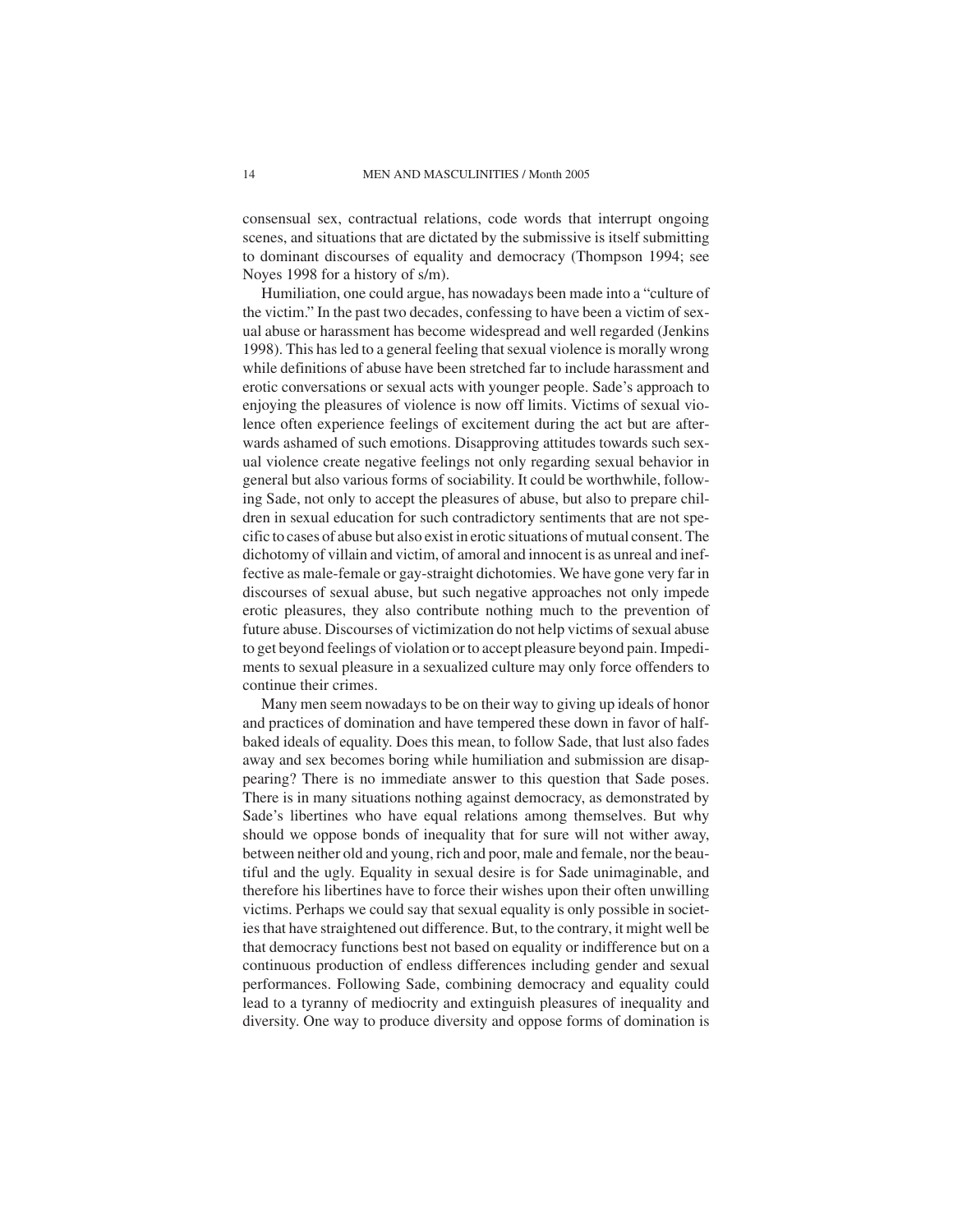inverting hierarchical dichotomies as Sade continuously does—by preferring sodomy above coitus, ugliness above beauty, spoiling above sparing sperm. The way to connect to other persons in this diversity could go by the principle of curiosity, so well developed by the madames who tell stories from their sexual practice to incite the lust of the listeners.

Sade seems to offer a utopia of multigendered and varied sexual pleasures that are produced through inequality and differentiation. It is amazing that capitalist societies that function in a similar way regarding capital and commodities refuse to create a comparable world of circulating bodies and pleasures.

# **REFERENCES**

Béjin, A. 1990**[1998 IN TEXT]**. *Le nouveau tempérament sexuel*. Paris: Kimé.

- Bongie, L.L. 1998. *Sade: A biographical essay*. Chicago: University of Chicago Press.
- Camus, M. and P. Roger, eds. 1983. *Sade: écrire la crise*. Paris: Belfond.
- Delon, M. 1972. Sade faceà Rousseau. *Europe* 522:42-48.
- Deprun, J. 1977. Quand Sade récrit Fréret, Voltaire et d'Holbach. *Obliques* 12-13:263-66.
- Derks, P. 1990. *Die Schande der heiligen Päderastie. Homosexualität und Oeffentlichkeit in der deutschen Literatur 1750-1850*. Berlin: Rosa Winkel.
- Foucault, M. 1976. *Histoire de la sexualité*. T. 1: *La volonté de savoir*. Paris: Gallimard.
- Gray, F. du Plessix 1998. *At Home with the Marquis de Sade: A life*. New York: Simon and Schuster.
- Hekma, G. 1989. Sodomites, platonic lovers, contrary lovers: the backgrounds of the modern homosexual. In *The pursuit of sodomy: Male homosexuality in Renaissance and Enlightenment Europe*, ed. K. Gerard and G. Hekma, 433-56. New York: Haworth.
	- -. 2005. How libertarian is the Netherlands? Exploring contemporary Dutch sexual cultures. In *Regulating sex: The politics of intimacy and identity*, ed. E. Bernstein and L. Schaffner. NY: Routledge.
- Jenkins, P. 1998.*Moral panic: Changing concepts of the child molester in modern America*. New Haven, CT: Yale University Press.

Kennedy, H. 2001. *Karl Heinrich Ulrichs. Leben und Werk*. Hamburg: MSS Verlag.

- Kraakman, D. 1999. Pornography in Western European culture. In *Sexual cultures in Europe*, Vol. 2 of *Themes in Sexuality*, ed. F. Eder, Franz, L. Hall, and G. Hekma, 104-20. Manchester, UK: Manchester University Press.
- Laqueur, T. 1990. *Making sex: Body and gender from the Greeks to Freud*. Cambridge, MA: Harvard University Press.
	- ———. 1992. Sexual desire and the market economy during the Industrial Revolution. In *Discourses of sexuality: From Aristotle to Aids*, ed. Domna C. Stanton, 185-214. Ann Arbor: University of Michigan Press.
- ———. 2003. *Solitary sex: A cultural history of masturbation*. New York: Zone Books. LeBrun, A. 1986. *Soudain un bloc d'abîme, Sade*. Paris: Pauvert.

- Lever, Maurice. 1991. *Donatien Alphonse François, Marquis de Sade*. Paris: Fayard.
- Lütkehaus, L. 1992. *"O Wollust, o Hölle." Die Onanie. Stationen einer Inquisition*. Frankfurt a.M.: Fischer.
- Michael, C.V. 1986. *The Marquis de Sade: The man, his works, and his critics. An annotated bibliography*. New York: Garland.
- Mosse, G.L. 1985.*Nationalism and sexuality: Respectability and abnormal sexuality in modern Europe*. New York: Howard Fertig.